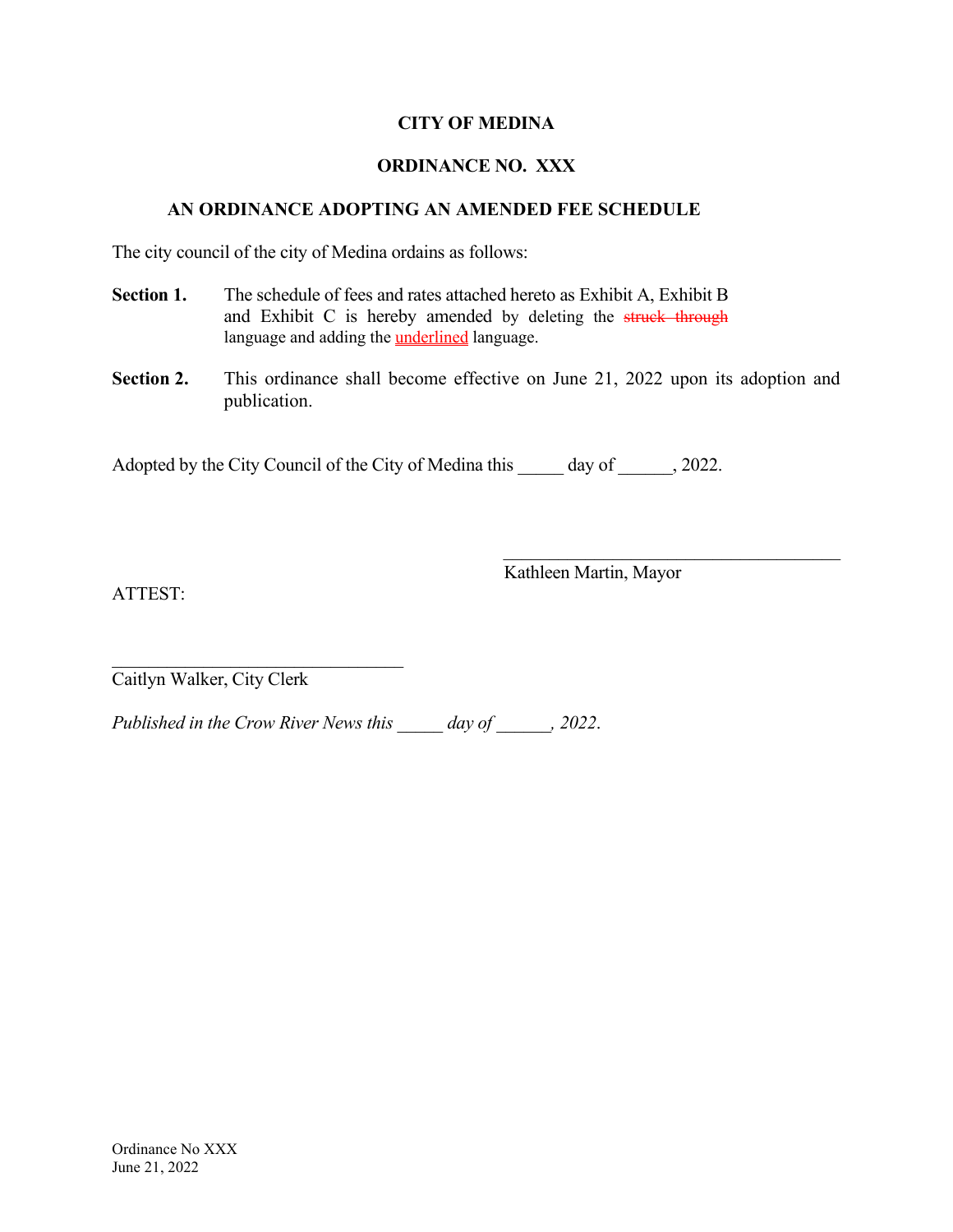## City of Medina Fee Schedule

*Effective June 21, 2022* 

## **Administration**

| <b>Service</b>                    | Charge                                |  |
|-----------------------------------|---------------------------------------|--|
| <b>Address Labels</b>             | \$50.00                               |  |
| <b>Address List</b>               | \$25.00                               |  |
| <b>Administrative Appeal</b>      | \$250.00                              |  |
| Affidavit of Filing               | \$15.00                               |  |
| Audit Book copy                   | \$50.00                               |  |
| City Code Book                    | $Cost + 10\%$                         |  |
| $Copies - single$ or double       | \$0.25 per page (\$5.00               |  |
| sided (B&W)                       | minimum)                              |  |
| Copies or pictures - color 8      | \$.50 per page (\$5.00                |  |
| $\frac{1}{2}x11$                  | minimum)                              |  |
| <b>Credit Card Payments</b>       | Credit Card fees apply; +             |  |
|                                   | \$0.50 if less than \$100.00          |  |
|                                   | (excluding utility and online         |  |
|                                   | HCB payments)                         |  |
| Delinquent Charges Assessed       | 10% administrative fee                |  |
| <b>DVD/Flash Drive/CD</b>         | \$30.00 per DVD/Flash Drive           |  |
|                                   | \$20 per CD                           |  |
| Mailing costs of                  | At cost                               |  |
| copies/reports                    |                                       |  |
| New resident listing              | \$20.00                               |  |
| Peddler, Solicitor, Transient     | \$150 up to \$200 if extensive        |  |
| Merchant Permit Application       | background check is needed            |  |
| Fee                               |                                       |  |
| Photographs                       | $$20.00 + cost of photo$              |  |
| Non-Sufficient Funds              | \$30.00 \$40.00                       |  |
| Notary                            | No Charge                             |  |
| Special Assessment search         | \$25.00                               |  |
| <b>Special Council Meeting</b>    | \$250.00                              |  |
| request                           |                                       |  |
| Special Event Permit Fee          | \$25.00                               |  |
| Tax Increment Financing           | $\overline{$1,500}$ (deposit) + c.a.c |  |
| application (minimum)             |                                       |  |
| Tobacco License (annual)          | \$150.00                              |  |
| <b>German Liberal Cemetery</b>    |                                       |  |
| <b>Service</b>                    | Charge                                |  |
| Gravesite Purchase                | \$1,500.00                            |  |
| Gravesite Transfer                | \$15.00                               |  |
| Interment (Open/Close) for Casket | \$1,010                               |  |
| (Includes locate & marker)        |                                       |  |
| Interment (Open/Close) for        | \$410                                 |  |
| Cremation or infant Cherub        |                                       |  |
| Disinterment (Open/Close) for     | \$900.00                              |  |
| Casket                            |                                       |  |
| Disinterment (Open/Close) for     | \$300                                 |  |
| Cremation or infant Cherub        |                                       |  |
| Marker Removal                    | \$100                                 |  |

### **Park and Recreation**

| <b>Service</b>             | Charge        |
|----------------------------|---------------|
| Independence Beach Parking | No Charge     |
| Permit (residents only)    |               |
| Ball Field and Court Use   | See Exhibit C |
| Hamel Community Building   | See Exhibit B |

## **Liquor**

| ruduot                         |             |
|--------------------------------|-------------|
| <b>Service</b>                 | Charge      |
| 3.2 Malt Liquor-off sale       | \$50.00     |
| 3.2 Malt Liquor-on sale        | \$100.00    |
| Consumption & Display          | \$200.00    |
| License                        |             |
| Liquor License Investigation   | \$500.00    |
| (in-state maximum)             |             |
| Liquor License Investigation   | \$10,000.00 |
| (out-of-state maximum)         |             |
| Off-sale                       | \$150.00    |
| On-sale Class A: $>20,000$ sq. | \$7,500.00  |
| ft.                            |             |
| On-sale Class B: 12,000 -      | \$6,500.00  |
| $20,000$ sq. ft.               |             |
| On-sale Class C: 6,000 -       | \$5,500.00  |
| 12,000 sq. ft.                 |             |
| On-sale Class D: $< 6,000$ sq. | \$4,500.00  |
| ft.                            |             |
| On-sale Sunday                 | \$200.00    |
| <b>Public Dance</b>            | \$100.00    |
| 3.2 Malt Liquor one day set    | \$25.00     |
| up                             |             |
| Temporary on-sale              | \$25.00     |
| application fee                |             |
| Wine License                   | \$2,000.00  |
| On-sale Brewer Taproom         | \$500.00    |
| License                        |             |
| Off-sale Small Brewer          | \$150.00    |
| License                        |             |
| Microdistillery Cocktail       | \$500.00    |
| Room License                   |             |

## **Fire**

| <b>Service</b>               | Charge            |               |
|------------------------------|-------------------|---------------|
| Fire False Alarm (first)     | No Charge         | Number of     |
| Fire False Alarm (second)    | \$150.00          | alarms within |
| Fire False Alarm (third)     | \$200.00          | one calendar  |
| Fire False Alarm (fourth and | \$250.00          | year          |
| thereafter)                  |                   |               |
| Post Fire Inspection         | $$40.00 + c.a.c.$ |               |

Control

Funeral Service Attendant/Traffic

\$150.00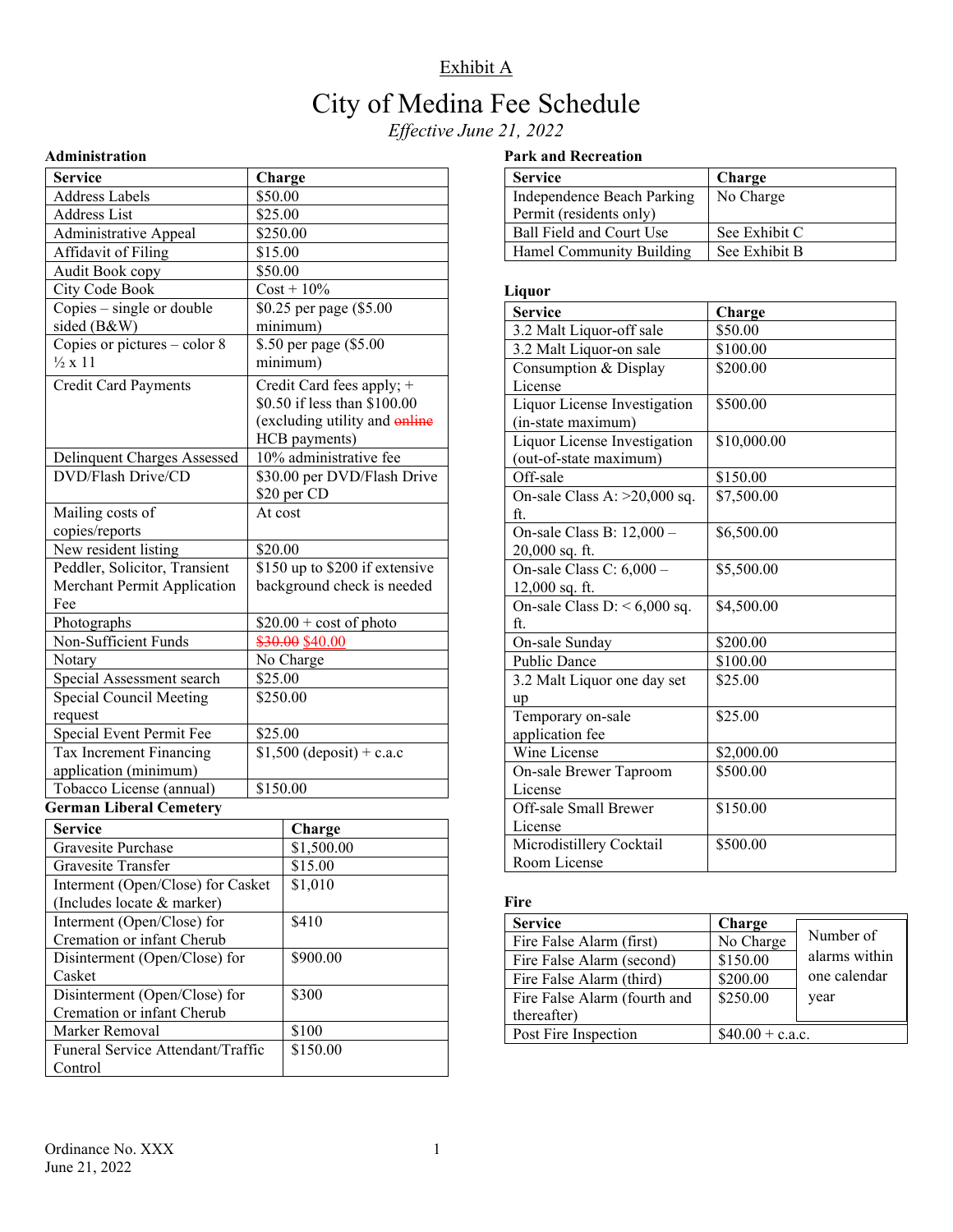# City of Medina Fee Schedule

*Effective June 21, 2022* 

| í |
|---|
|   |

## **Public Works**

| 1 опсе                          |                               |
|---------------------------------|-------------------------------|
| Service                         | Charge                        |
| Accident/Police Report          | \$.25/page (\$5.00            |
|                                 | minimum)                      |
| Burning Permit (non-resident)   | \$20.00                       |
| Burning Permit (resident)       | No Charge                     |
| Dog Impounds                    | \$25.00 at Police office or   |
|                                 | \$50.00 at Strehler Farm +    |
|                                 | \$10.00 each additional       |
|                                 | ealendar day                  |
|                                 | \$22/day Oak Ridge            |
|                                 | <u>Kennels</u>                |
| Reserve Officer at event/per    | \$25.00                       |
| hour                            |                               |
| Event Security (per officer/per | \$100.00 and \$125.00 on      |
| hour)                           | Holidays (3-hour min.)        |
|                                 |                               |
| Fingerprinting                  | Resident & Employees          |
|                                 | \$20.00 up to 3 cards, \$5.00 |
|                                 | each additional card. Non-    |
|                                 | residents \$30.00 up to 3     |
|                                 | cards, \$5.00 each            |
|                                 | additional card.              |
| Criminal Suspense Files Non-    | \$20.00                       |
| Medina Case                     |                               |
| Fireworks Permit                | \$50.00                       |
| Gambling Investigation Fee      | \$50.00                       |
| (annual)                        |                               |
| Gambling Application for        | \$10.00                       |
| <b>Exempt Permit</b>            |                               |
| Gun Club license (annual)       | \$50.00                       |
| Hunting Permit (non-resident)   | \$25.00                       |
| Hunting Permit (resident)       | \$15.00                       |
| Kennel License (City Council    | $$300$ (deposit) + c.a.c.     |
| Review)                         |                               |
| Kennel License                  | \$100.00                      |
| (Administrative Review)         |                               |
| Kennel License (Waiver)         | $$300$ (deposit) + c.a.c.     |
| Letter of Conduct               | \$15.00                       |
| <b>Liquor License Renewal</b>   | \$70                          |
| <b>Background Check Fee</b>     |                               |
| Police False Alarm (first)      | No Charge                     |
| Police False Alarm (second)     | Number of<br>\$25.00          |
| Police False Alarm (third)      | alarms within<br>\$50.00      |
| Police False Alarm (fourth)     | one calendar<br>\$75.00       |
| Police False Alarm (fifth and   | \$150.00                      |
|                                 | year                          |
| thereafter)                     |                               |
| Vehicle Impound/Storage         | $$10.00/day + towing fees$    |
| No Parking Sign Deposit         | \$5.00 per sign. Deposit      |
|                                 | returned when signs are       |
|                                 | returned.                     |

| <b>Service</b>                      | Charge                      |
|-------------------------------------|-----------------------------|
| Curb stop repair                    | \$250.00 (deposit) + c.a.c. |
| Driveway Curb Cut Review            | \$100.00 (no fee if in      |
|                                     | connection with building    |
|                                     | permit fee $> $1000$ )      |
| Driveway Waiver                     | \$500.00                    |
| Frozen/damaged meter repair         | \$100.00                    |
| <b>Annual ROW Registration Fee</b>  | \$100.00 per year           |
| Noxious Weed / Mowing               | \$150 per hour              |
| <b>ROW</b> Permit                   | \$100.00                    |
| Small Wireless Facility Rent        | $$150$ Annual + $$25$       |
|                                     | Maintenance                 |
| <b>Small Wireless Electrical</b>    | \$73 per node (less than    |
|                                     | or equal to 100 watts),     |
|                                     | \$182 per node $(>100$      |
|                                     | watts), or actual cost      |
| Sanitary Sewer Prohibited           | \$100 per month             |
| Connection Fee - Residential        |                             |
| Surcharge - noncompliance w/        | $$100.00$ per month         |
| stormwater prohibition from         |                             |
| sanitary sewer                      |                             |
| Sanitary Sewer Prohibited           | $$100 + $20$ per 1,000      |
| Connection Fee - Comm/Industrial    | gallons per month           |
| Water disconnect/reconnect trip fee | \$65.00                     |
| Unpermitted Hydrant Water Usage     | \$500 (first)               |
|                                     | \$750 (second)              |
|                                     | \$1,000 (third)             |
| Radio Transmitter                   | \$165.00                    |
| Water meter iPearl $(1")$ + radio   | \$617.00                    |
| transmitter & meter horn            |                             |
| Water meter iPearl $(3/4")$ + radio | \$468.00                    |
| transmitter & meter horn            |                             |
| Water meter SRII $(1")$ + radio     | \$556.00                    |
| transmitter & meter horn            |                             |
| All other meters                    | (at cost)                   |

**Trunk Connection Rates per living unit for residential; and, equivalent for commercial as determined by the Metropolitan Council SAC, except as may be amended by City policy. City may adjust number of units determined by Metropolitan Council if it deems it appropriate based on information provided.**

| <b>Service</b>                  | Charge                 |
|---------------------------------|------------------------|
| Hamel Urban Service Area-Sewer  | \$860                  |
| Willow Lift Station Area        | \$1,555                |
| Hamel Urban Service Area-Water  | \$7,575.00             |
| Independence Beach Area-Sewer   | \$860                  |
| Independence Beach Area-Water   | \$4,410.00             |
| Medina Morningside Area-Sewer   | \$860                  |
| Medina Morningside Area-Water   | \$4,410.00             |
| Sewer Availability Charge (SAC) | As set by Metropolitan |
| Fee                             | Council                |
| Maple Plain Service Area-Water  | Per Maple Plain Fee    |
|                                 | Schedule               |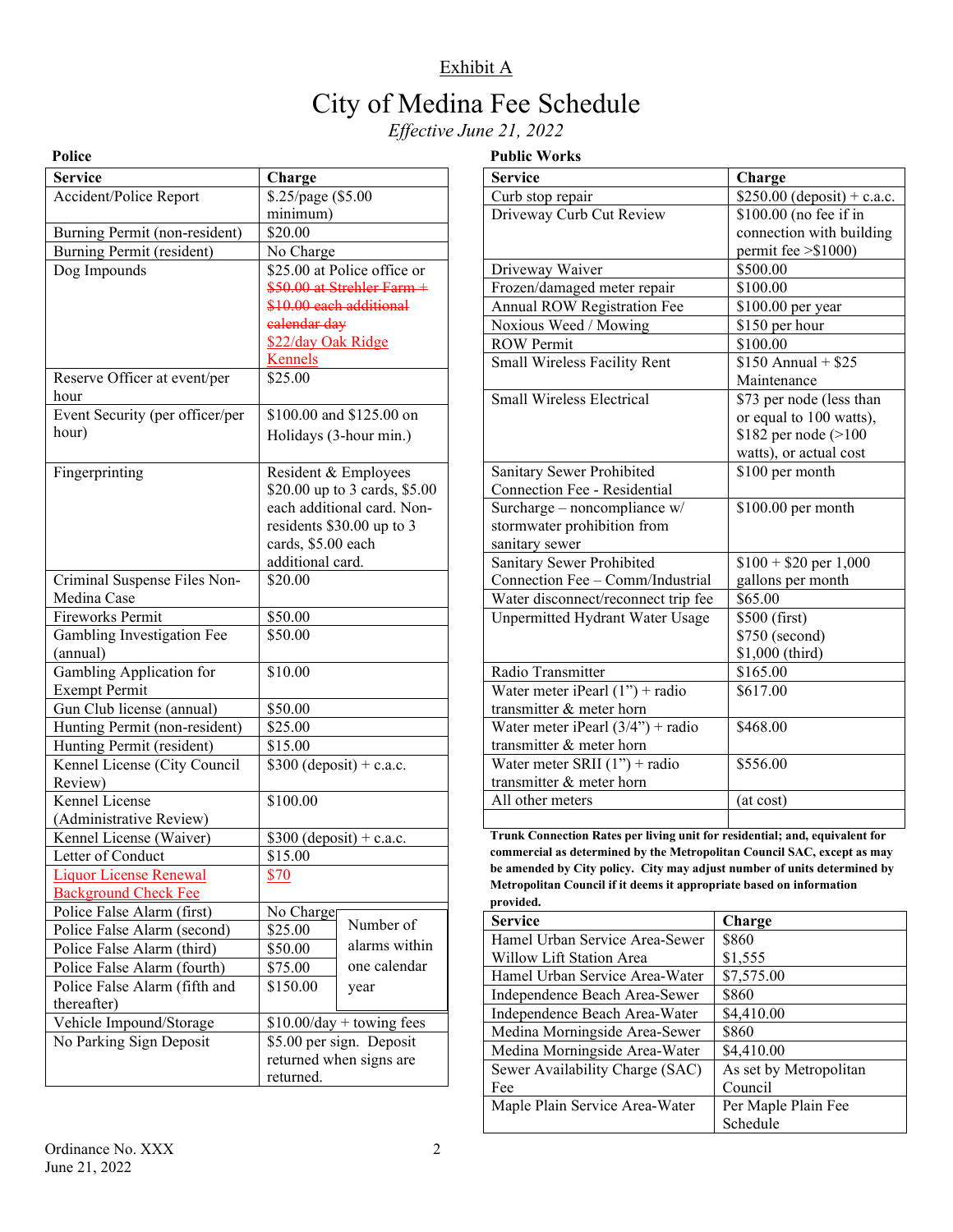## City of Medina Fee Schedule

*Effective June 21, 2022*

## **Sewer and Water Rates - All rates monthly.**

## **(MM=Medina Morningside, IB=Independence Beach).**

| <b>Service</b>                                      | Charge                   |
|-----------------------------------------------------|--------------------------|
| Sewer (residential) minimum                         | \$22.73 per month        |
|                                                     |                          |
| Sewer (residential) per 1,000                       | \$5.68                   |
| gallons of water usage                              |                          |
| Sewer (commercial) minimum                          | \$22.73 per month        |
| Sewer (commercial) per 1,000                        | \$5.68                   |
| gallons of water usage                              |                          |
| Sewer only (residential)                            | \$34.10 per month        |
| (based on 6,000 gallons per                         |                          |
| month)                                              |                          |
| MM & IB Water (residential)                         | \$12.99 per month        |
| (base charge)                                       |                          |
| MM & IB Water (residential)                         | \$2.88 per 1,000 gallons |
| $0-4,000$ gallons                                   |                          |
| MM & IB Water (residential)                         | \$3.25 per 1,000 gallons |
| 5,000-6,000 gallons                                 |                          |
| MM & IB Water (residential)                         | \$4.33 per 1,000 gallons |
| 7,000-10,000 gallons                                |                          |
| MM & IB Water (residential)                         | \$4.68 per 1,000 gallons |
| 11,000-23,000 gallons                               |                          |
| MM & IB Water (residential)                         | \$5.78 per 1,000 gallons |
| 24,000 and up gallons                               |                          |
| MM & IB Water (irrigation)                          | \$4.68 per 1,000 gallons |
| 0-13,000 gallons                                    |                          |
| MM & IB Water (irrigation)<br>14,000 and up gallons | \$5.78 per 1,000 gallons |
| MM & IB Water (commercial)                          | \$12.99 per month        |
| (base charge)                                       |                          |
| MM & IB Water (commercial)                          | \$4.33per 1,000 gallons  |
| water usage under 10,000                            |                          |
| gallons per month                                   |                          |
| MM & IB Water (commercial)                          | \$5.78 per 1,000 gallons |
| water usage over 10,000                             |                          |
| gallons per month                                   |                          |

### **Storm Water Utility Fees**

| <b>Service</b>             | Charge                     |
|----------------------------|----------------------------|
| Storm Water Utility Annual | \$36.48 per Residential    |
| Fee                        | Equivalency Factor (REF) + |
|                            | Annual Watershed Due       |
|                            | established by specific    |
|                            | Watershed                  |
|                            |                            |
| Storm Water Appeal         | \$250.00                   |

### **Sewer and Water Rates - All rates monthly.**

| <b>Service</b>                 | Charge                         |
|--------------------------------|--------------------------------|
| Hamel Water (residential)      | \$18.06 per month              |
| (base charge)                  |                                |
| Hamel Water (residential) 0-   | \$3.25 per 1,000 gallons       |
| 4,000 gallons                  |                                |
| Hamel Water (residential)      | \$3.97 per 1,000 gallons       |
| 5,000-6,000 gallons            |                                |
| Hamel Water (residential)      | \$5.42 per 1,000 gallons       |
| 7,000-10,000 gallons           |                                |
| Hamel Water (residential)      | \$6.38 per 1,000 gallons       |
| 11,000-23,000 gallons          |                                |
| Hamel Water (residential)      | \$7.22 per 1,000 gallons       |
| 24,000 and up gallons          |                                |
| Hamel Water (irrigation) 0-    | \$6.51 per 1,000 gallons       |
| 13,000 gallons                 |                                |
| Hamel Water (irrigation)       | \$7.22 per 1,000 gallons       |
| 14,000 and up gallons          |                                |
| Hamel Water (commercial)       | \$18.06 per month              |
| (base charge)                  |                                |
| Hamel Water (commercial)       | \$5.42 per 1,000 gallons       |
| water usage $0 - 9,000$        |                                |
| gallons per month              |                                |
| Hamel Water (commercial)       | \$7.22 per 1,000 gallons       |
| water usage $10,000 +$ gallons |                                |
| per month                      |                                |
| Penalty for unpaid utility     | 10% per month on unpaid        |
| bills                          | balance (penalty not interest) |
| City of Maple Plain Water      | Rate established by City of    |
| Service                        | Maple Plain + 10% Medina       |
|                                | administrative fee             |
| City of Orono Water Service    | Rate established by City of    |
|                                | Orono + 10% Medina             |
|                                | administrative fee             |
| City of Plymouth Sewer         | Rate established by City of    |
| Service                        | Plymouth $+10\%$ Medina        |
|                                | administrative fee             |
| The Enclave at Medina Raw      | \$3.25 per 1,000 gallons       |
| Water Usage for the first      |                                |
| 2,000,000 gallons per month    |                                |
| The Enclave at Medina Raw      | \$3.81 per 1,000 gallons       |
| Water Usage above              |                                |
| 2,000,000 gallons per month    |                                |
| Dominium (per unit)            | \$3.25 per 1,000 gallons       |
| 0-13,000 gallons               |                                |
| Dominium (per unit)            | \$3.81 per 1,000 gallons       |
| 14,000 and up gallons          |                                |
| <b>Tanker Fill</b>             | $$75.00 + Hamel$ commercial    |
|                                | water rates                    |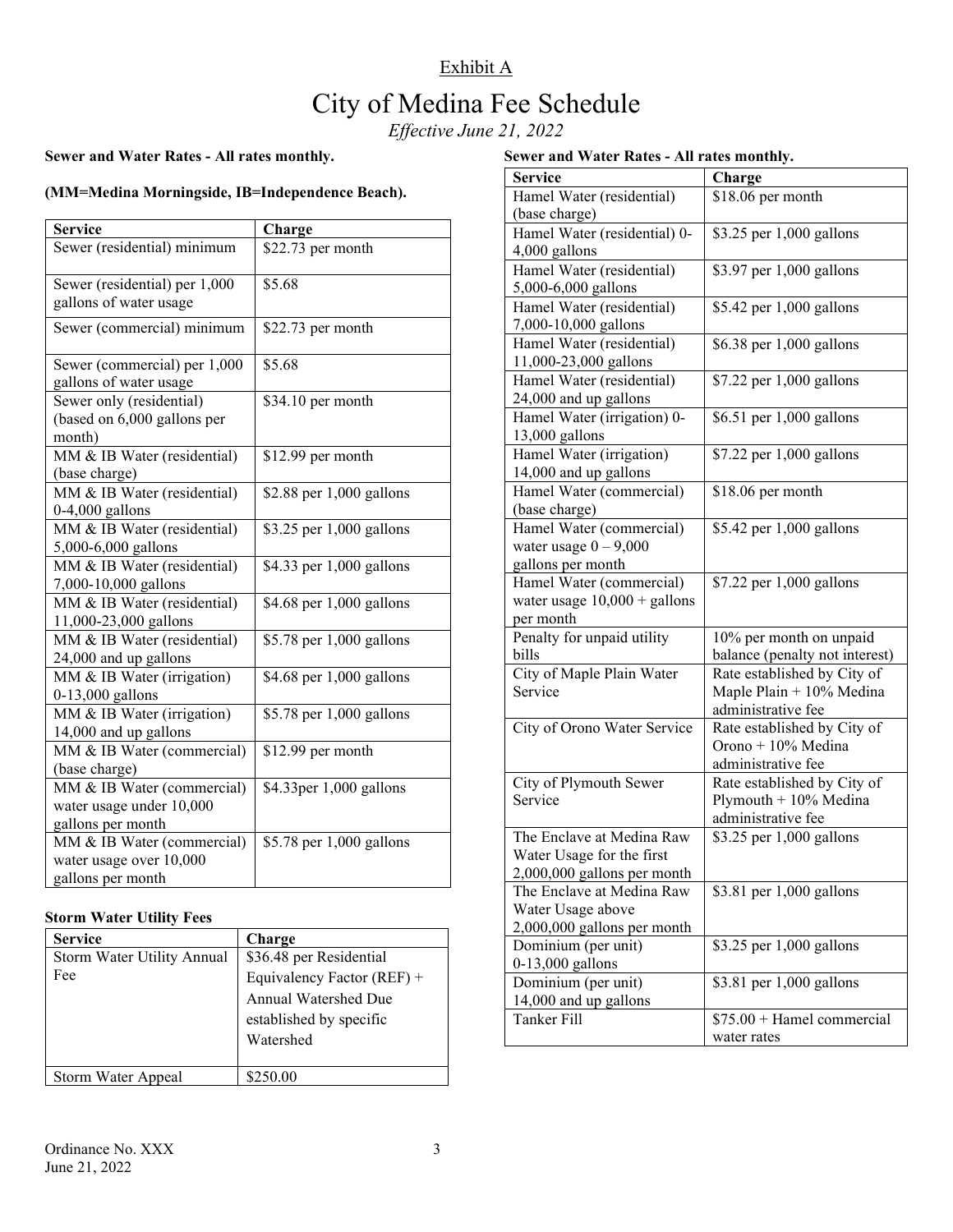## Exhibit A City of Medina Fee Schedule *Effective June 21, 2022*

## **Building Inspection Related**

| Service                         | Charge                          |
|---------------------------------|---------------------------------|
| <b>Building Permits</b>         | Based on valuation - 1994       |
|                                 | Building Fee Schedule,          |
|                                 |                                 |
|                                 | except \$50 flat fee if         |
|                                 | valuation <\$1500               |
| <b>Building Plan Review</b>     | 65% of building permits         |
|                                 |                                 |
| Investigation fee (for work     | 100% of Building Permit         |
| began without permit)           | Fee                             |
| Demolition (minimum)            | \$100.00 per structure          |
|                                 | $(residental)$ + surcharge      |
|                                 | \$200.00 per structure (non-    |
|                                 | $residental) + state$           |
|                                 | surcharge                       |
| Fence                           | <7 feet (no Permit);            |
|                                 | $\ge$ =7feet+ = based on        |
|                                 | valuation $-1994$ building      |
|                                 | fee schedule (location          |
|                                 | verification)                   |
|                                 |                                 |
| Building - fireplace            | $$75.00$ per fireplace + state  |
|                                 | surcharge                       |
|                                 |                                 |
| Re-side - residential           | $$100.00$ per structure + state |
|                                 | surcharge                       |
| Re-roof - residential           | \$100.00 (\$165 for wood        |
|                                 | shingles/shakes) per            |
|                                 | structure + state surcharge     |
| Occupancy Financial             | \$10,000 escrow or \$20,000     |
| Guarantee (ex: occupy home      | escrow if septic system is      |
| prior to approval of final      | not completed                   |
| grade; other similar)           |                                 |
| Window, patio door, and front   | \$50.00 (1 window); \$100.00    |
| door replacement (existing      | $(2+$ windows) + state          |
| openings)                       | surcharge                       |
| Windows and doors (changing     | Based on valuation - 1994       |
| opening)                        | <b>Building Fee Schedule</b>    |
| Grading, Plan Review            | \$250.00 (grading plan          |
| (engineer review of submitted   | review fee is reduced in        |
| plans and building permits)     | cases where combined            |
|                                 | building plan review and        |
|                                 | grading plan review             |
|                                 | otherwise would exceed          |
|                                 | \$650)                          |
| Grading Permit (grading         | $< 50$ cubic yards = \$50.00    |
| permit fee for disturbance less | 51-100 cubic yards = $$75.00$   |
| than 1000 cubic yards is        | 101-1000 cubic yards $=$        |
| reduced in cases where          | \$200.00                        |
| combined building permit and    | $1,001+$ cubic yards =          |
| grading permit would            | \$200+\$25 per each             |
| otherwise exceed \$1000)        | additional 100 yds. (max.       |
|                                 | $$750.00$ + financial           |

|                                 | guarantee of 150% of cost;        |
|---------------------------------|-----------------------------------|
|                                 | Violations = $c.a.c.$             |
| Hardcover Surface/shed<200      | \$50.00                           |
| s.f. (optional permit)          |                                   |
| Mechanical (residential)        | $$75.00$ per piece + state        |
|                                 | surcharge                         |
| Moving Structure on public      | $$100.00 + c.a.c.$                |
| street                          |                                   |
| Plumbing (residential)          | \$50.00 (1-5 fixtures);           |
|                                 | $$10.00$ each additional +        |
|                                 | state surcharge                   |
| Septic (new $-$ Types 1-3)      | $$250.00 + $100$ site visit       |
| Septic (new $-$ Type 4)         | \$935                             |
| Septic Repair (drainage fields) | \$125.00                          |
| Septic or Holding tank only     | \$100.00                          |
| (ex: floor drains): Connect to  |                                   |
| existing system                 |                                   |
| Septic system abandonment       | \$100.00                          |
| Septic Violation Inspection     | $$250.00 + c.a.c.$                |
| Sewer Hook-up                   | \$100.00                          |
| Signs (temporary/portable)      | \$50.00                           |
| Sign face replacement-wall or   | \$50.00                           |
| pylon                           |                                   |
| New monument/pylon sign         | State fee schedule                |
| New wall sign/lighting change   | \$100.00                          |
| Storm water Pollution           | \$200.00                          |
| Prevention Program Review       |                                   |
| <b>Underground Tank Removal</b> | \$100.00                          |
| Tree Preservation Plan          | \$50.00 (no fee if part of        |
| Review                          | grading or building permit)       |
|                                 |                                   |
| Water Hook-up                   | \$100.00                          |
| Water Heater - residential      | $$50.00 + state$ surcharge        |
| Temporary Structures - res      | $$100.00 + state-surelarge$       |
| Temporary Structures - comm     | $$200.00 + state$ state surcharge |

## **Planning and Zoning**

| <b>Service</b>                          | Charge                    |
|-----------------------------------------|---------------------------|
| <b>Agriculture Preserve Application</b> | $$50.00 + c.a.c.$         |
| <b>Agriculture Preserve Expiration</b>  | $$50.00 + c.a.c.$         |
| Appeal Administrative Decision          | \$500 (deposit); c.a.c.   |
|                                         | not to exceed \$500       |
| Alternative Upland Buffer               | $$500$ (deposit) + c.a.c. |
| Request or Appeal of Wetland            |                           |
| Conservation Act Staff Decision,        |                           |
| Correction Notice or                    |                           |
| Classification                          |                           |
| Appeal of Wetland Corrections           | $$500.00$ (deposit) +     |
| Notice                                  | c.a.c.                    |
| Appeal of Open Space Composite          | $$500.00$ (deposit) +     |
| Map and/or reference data               | c.a.c.                    |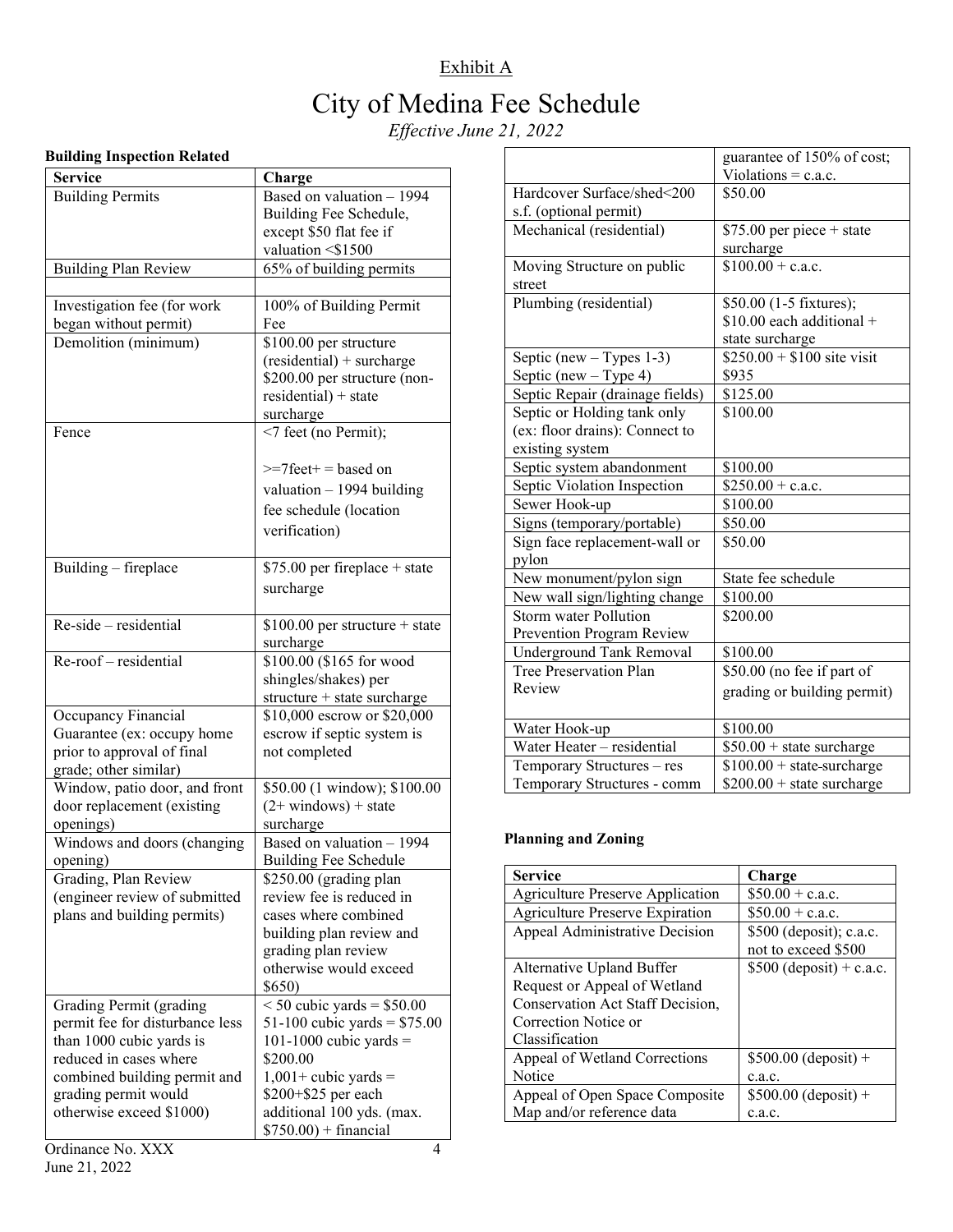# City of Medina Fee Schedule

*Effective June 21, 2022*

| Cartway Easement                     | \$20,000.00 (deposit)<br>$+$ c.a.c. |
|--------------------------------------|-------------------------------------|
| Comprehensive Plan Amendment         | $$2,000.00$ (deposit) +<br>c.a.c.   |
| Comprehensive Plan Copy              | \$100.00                            |
| Concept Plan Review                  | \$1,000.00                          |
| <b>Conditional Use Permit</b>        | $$2,000.00$ (deposit) +             |
| application (commercial,             | c.a.c.                              |
| minimum)                             |                                     |
| <b>Conditional Use Permit</b>        | $$2,000$ (deposit) +                |
| application (Telecommunications      | c.a.c.                              |
| Tower, minimum)                      |                                     |
| <b>Conditional Use Permit</b>        | $$1,000$ (deposit) +                |
| application (residential, minimum)   | c.a.c.                              |
| <b>Conditional Use Permit Annual</b> | $\overline{$100.00}$$ residential;  |
| Review                               | \$200.00 commercial                 |
| Conservation Design collaborative    | \$1,000.00                          |
| goal setting process                 |                                     |
| Development Improvement              | 150% amount of                      |
| Financial Guarantee (i.e. Letter of  | estimated                           |
| Credit or Cash)                      | improvements                        |
| Environmental Review (e.g.           | \$10,000.00 (deposit)               |
| EAW, EIS)                            | $+$ c.a.c.                          |
| Interim Use Permit                   | $$2,000.00$ (deposit) +             |
|                                      | c.a.c.                              |
| Lot Combination or                   | $$1,000.00$ (deposit) +             |
| Rearrangement                        | c.a.c.                              |
| Lot Combination of Substandard       | $$200 + cost of title$              |
| Lots                                 | documentation                       |
| Maps                                 | $11x17 = $1$ ; others =             |
|                                      | c.a.c.                              |
| Park Dedication Fee (see city        | Residential = $8\%$ of              |
| code)                                | land value but no $\leq$            |
|                                      | \$3,500/unit or                     |
|                                      | >\$8,000/unit;                      |
|                                      | Commercial = $8\%$ of               |
|                                      | land value                          |
| Planned Unit Development             | $$2,000.00$ (deposit) +             |
| Concept                              | c.a.c.                              |
| Planned Unit Development             | \$10,000.00 (deposit)               |
| General Plan                         | $+$ c.a.c.                          |
| Planned Unit Development Final       | $$2,000.00$ (deposit) +             |
| Plan                                 | c.a.c.                              |
| Rezoning Application (minimum)       | $$1,000.00$ (deposit) +             |
|                                      | c.a.c.                              |
| Site Plan Review                     | $$1,000.00$ deposit +               |
| "Administrative"                     | c.a.c.                              |
| Site Plan Review                     | $$5,000.00$ (deposit) +<br>c.a.c.   |
| <b>Subdivision Application</b>       | $$5,000.00$ (deposit) +             |
| $(minimum)$ (2-5 lots)               | c.a.c.                              |
| Subdivision Application (>5 lots)    | $$10,000$ (deposit) +               |
|                                      | c.a.c.                              |

| Temporary Outdoor Sales Event     | \$50.00                 |
|-----------------------------------|-------------------------|
| <b>Upland Buffer Vegetation</b>   | 150% financial          |
| Review/Inspection/Guarantee       | guarantee               |
| Upland buffer sign                | \$6.00                  |
|                                   |                         |
| Vacation                          | $$2,000.00$ (deposit) + |
|                                   | c.a.c.                  |
| Variance Application (minimum)    | $$1000.00$ (deposit) +  |
|                                   | c.a.c. for residential; |
|                                   | $$2,000.00$ (deposit) + |
|                                   | c.a.c. for commercial   |
| <b>Wetland Delineation Review</b> | \$600.00                |
| Wetland Field Estimate (flagging) | \$300.00                |
|                                   |                         |
| Wetland Exemption Decision/No     | \$300.00                |
| Loss                              |                         |
| Wetland Replacement Plan          | $$750.00$ (deposit) +   |
|                                   | c.a.c.                  |
| Zoning Letter                     | \$50.00                 |

## **Staff Consultant Fees – Staff and consultant time spent on planning applications (or defined as other c.a.c.) will be charged to applicant.**

| <b>Service</b>               | Charge                        |
|------------------------------|-------------------------------|
| City Attorney                | Up to \$280 per hour, per     |
|                              | rate schedule                 |
| City Engineer                | Up to \$197 per hour, per     |
|                              | rate schedule                 |
| <b>Survey Crew</b>           | Up to \$214 per hour, per     |
|                              | rate schedule                 |
| Prosecuting Attorney         | Up to $$143.75$ per hour,     |
|                              | per rate schedule             |
| <b>Planning Consultants</b>  | Up to \$160 per hour, per     |
|                              | rate schedule                 |
| Tree Inspector               | Up to \$90 per hour           |
| City Staff - Professional    | \$90 per hour                 |
| City Staff - Public Works    | \$70 per hour + time $&$ half |
|                              | for over time                 |
| City Staff – Field Inspector | \$90 per hour + time $&$ half |
|                              | for over time                 |
| City Staff - Administrative  | \$70 per hour + time $&$ half |
| Support                      | for over time                 |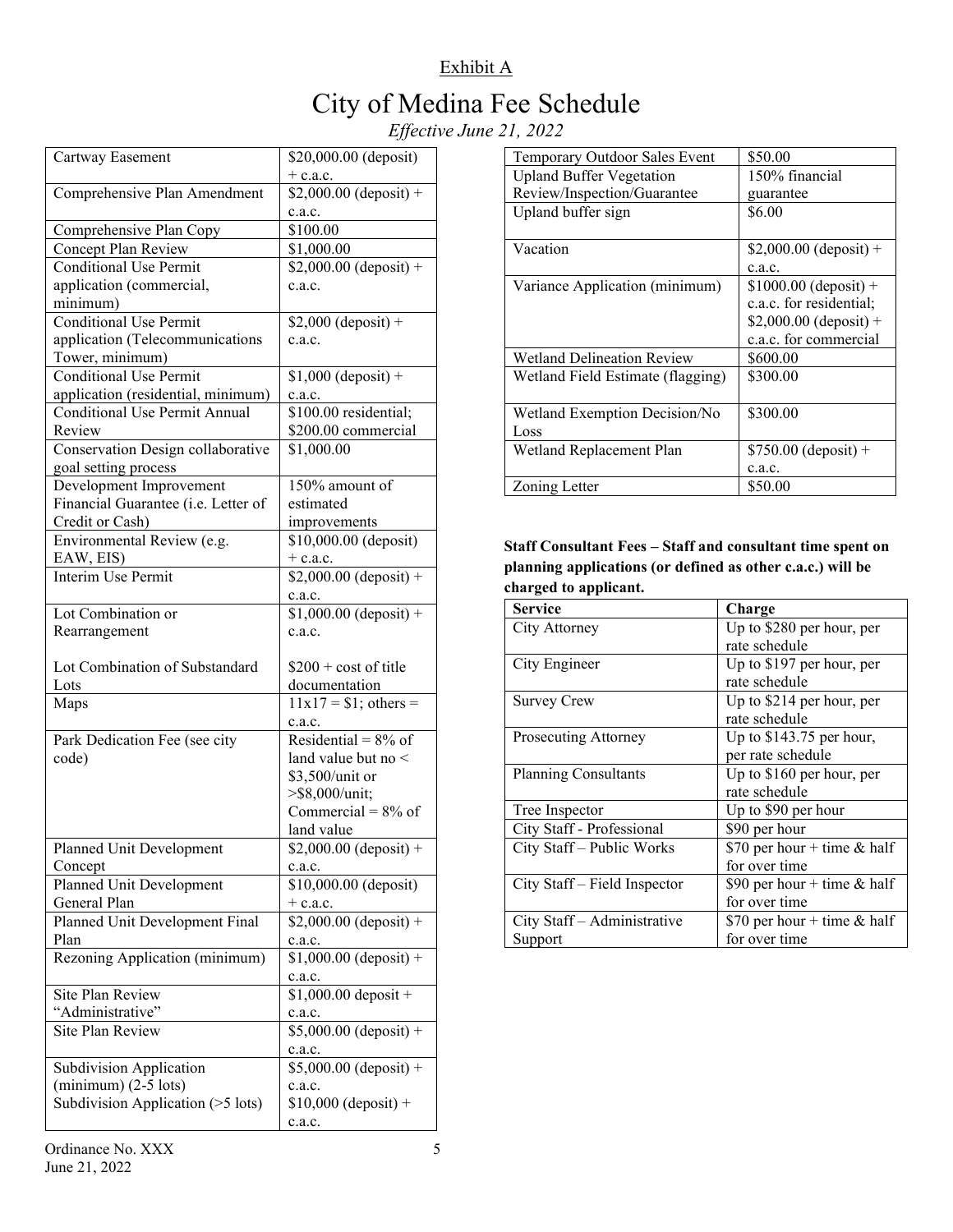## City of Medina Fee Schedule

*Effective June 21, 2022*

\*c.a.c. = city accrued costs

\*Deposits for land use and other applications must include the fee established by this fee schedule ordinance and any unpaid fees from the previous application involving essentially the same property by the same or similar applicant.

\*Deposits for land use applications that require more than two requests or large in scale shall be determined by the City Administrator.

\*Deposits will be returned for land use projects paid in full after final approval, deposits for wetland and grading permits will be returned upon acceptance of work if bills are paid in full.

\*Escrow for building certificate will be returned upon acceptance of project.

\*Land use applications are processed by planning, building, finance, engineering and legal departments and all costs associated with the review shall be billed to the applicant.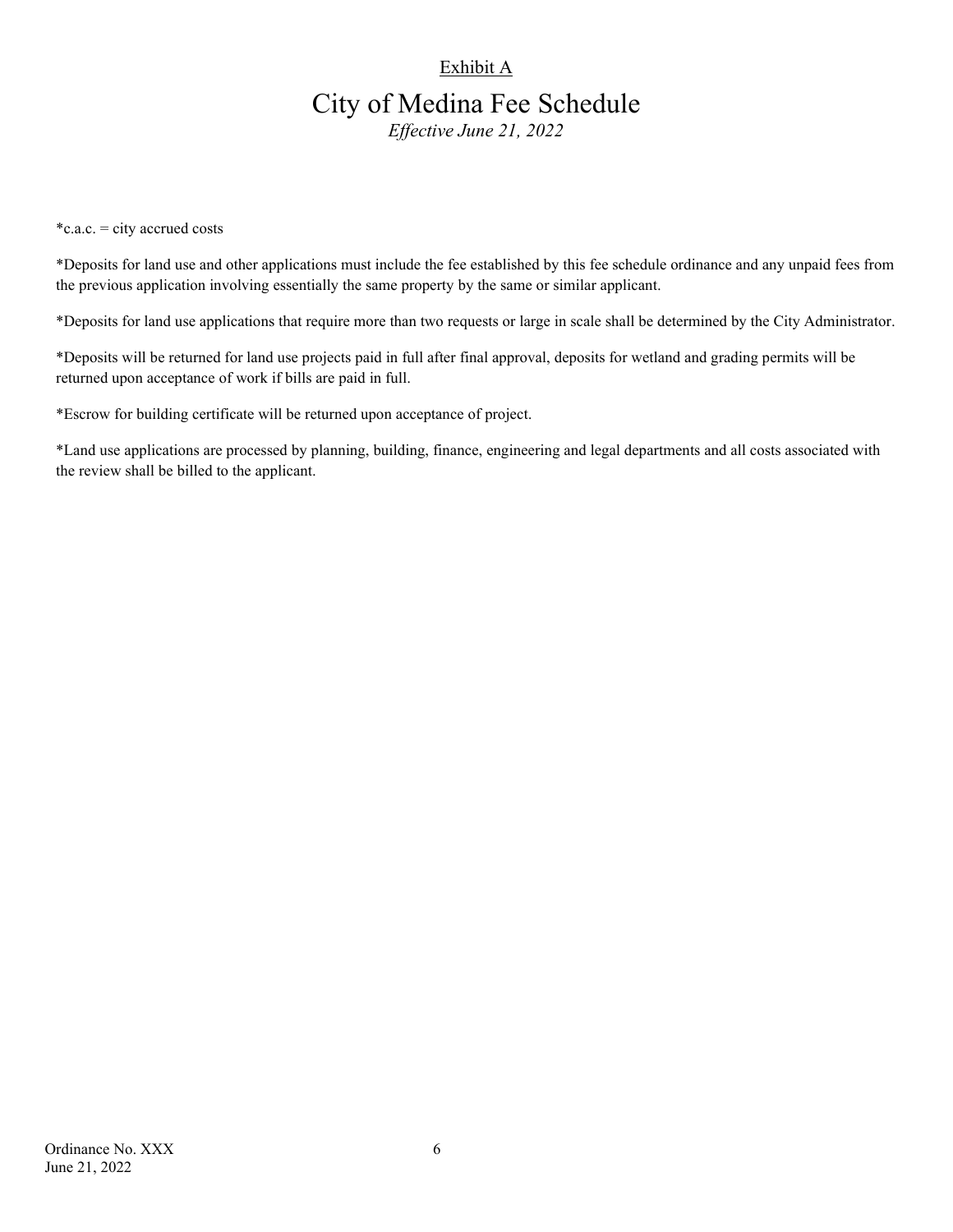## Exhibit B

# Hamel Community Building Fee Schedule

*Effective June 21, 2022* 

| Group                                                                                              | <b>Time Period</b> | <b>Rental Rate</b> |
|----------------------------------------------------------------------------------------------------|--------------------|--------------------|
| Monday to Thursday                                                                                 | All Day            | \$190 \$220        |
| Monday to Thursday                                                                                 | $<$ 4 Hours        | \$100 \$110        |
| Monday to Thursday                                                                                 | $<$ 1.5 Hours      | \$50               |
| Fridav                                                                                             | All Dav            | \$250 \$300        |
| Saturday or Sunday                                                                                 | All Dav            | \$450 \$500        |
| Alcohol Usage*                                                                                     | All Dav            | \$100              |
| Facility walk-through required: First one is free, if you miss                                     |                    |                    |
| appointment or need another one, each additional walk-through:                                     | Scheduled          | \$25               |
| Appointment with vendor to view facility prior to event                                            | Scheduled          | \$25               |
|                                                                                                    |                    |                    |
| <b>Change of Event Date</b>                                                                        |                    | \$25               |
| Sales Tax Included in all fees. Kitchen Service Area and Outdoor Shelter use included in all fees. |                    |                    |
| * in addition to base fee                                                                          |                    |                    |

| <b>Community Building Security Deposit of</b>                                                                             | Time Period | <b>Security Deposit Rate</b> |
|---------------------------------------------------------------------------------------------------------------------------|-------------|------------------------------|
| City Approved Medina Civic Groups - Any Day                                                                               | Anytime     | \$100                        |
| <b>Day Monday to Friday Thursday</b>                                                                                      | Anytime     | \$250                        |
| Friday, Saturday or Sunday                                                                                                | Anytime     | \$500                        |
| Any Day w/ Alcohol or Dance                                                                                               | Anytime     | \$500                        |
| ○ This fee is to cover any damage to the facility, violations of the rental agreement, or extra clean-up. <del>, or</del> |             |                              |
| cancellation of event without 3 weeks' notice.                                                                            |             |                              |

| <b>Community Building Cancelation Policy of</b>                                                   | <b>Cancelation Fee</b> |
|---------------------------------------------------------------------------------------------------|------------------------|
| Anytime Prior to 3 Weeks of Event                                                                 | \$25                   |
| <b>Within Three Weeks of Event</b>                                                                | <b>Rental Fee</b>      |
|                                                                                                   |                        |
| $\circ$ If rental fee is unpaid, the amount of rental fee with be deducted from security deposit. |                        |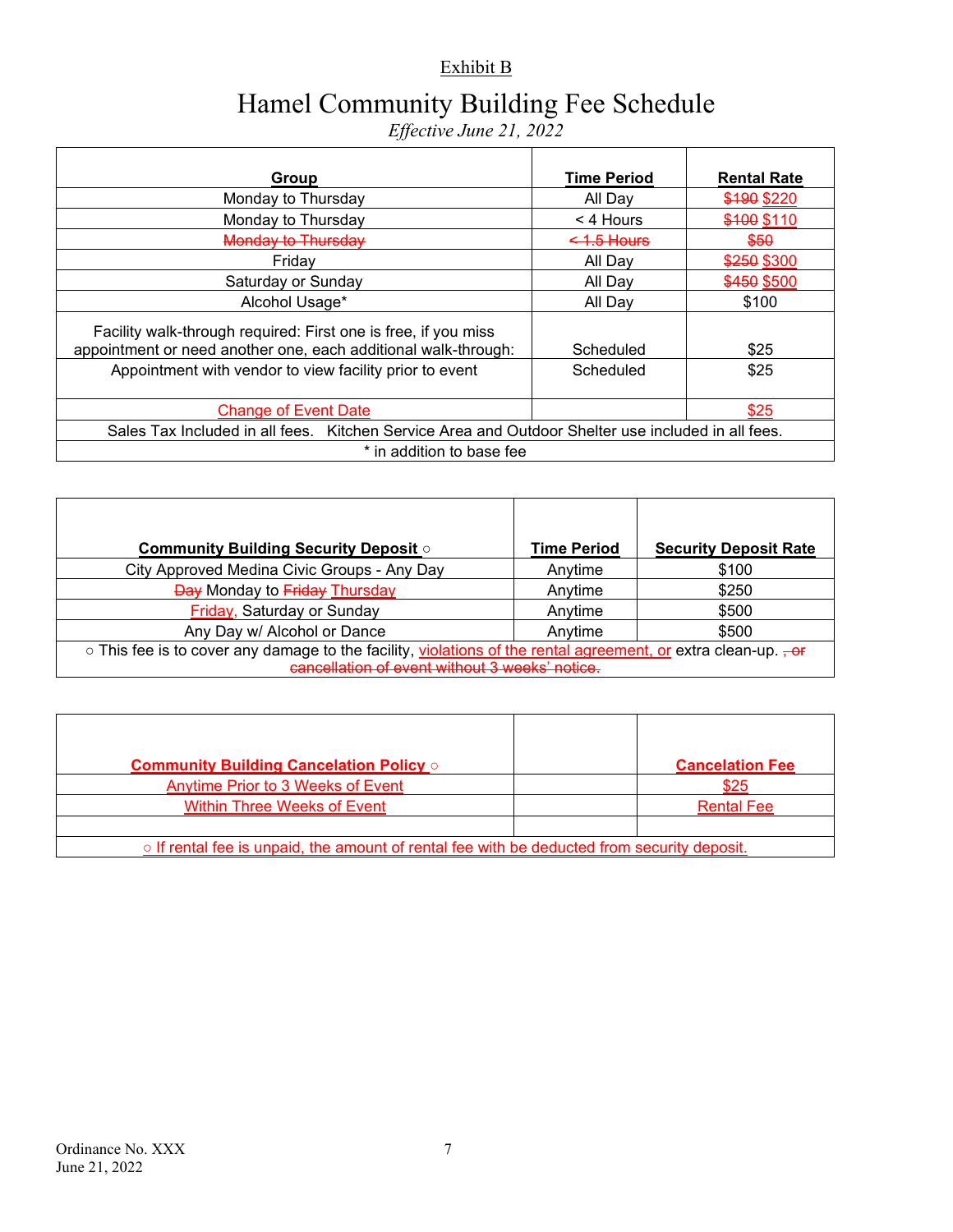## Exhibit C

## Field and Court Reservation Fee Schedule

*Effective June 21, 2022* 

### **Field Usage Fee Table**

*Field fees are based on a 2.5-hour time slot. If additional time is needed, the fee will increase \$25 per additional hour.*

| Facility    | <b>Practice Fee</b>                                                      | <b>Game Fee</b> | <b>Tournament Fee</b>              |
|-------------|--------------------------------------------------------------------------|-----------------|------------------------------------|
| Ball Field* | \$25                                                                     | \$50            | Calculated on a case by case basis |
| Open Field  | \$50.00                                                                  | \$100           | Calculated on a case by case basis |
| Light Fee:  | $$15$ / field / hour – this fee will be required if lights are requested |                 |                                    |

*\*Renter is expected to drag the field on day of reservation, chalk for their own games, and prepare field for playing condition in the event of rain. These fees cover the city's cost to reserve the field and help pay for annual maintenance and capital expenses to keep these facilities in playing condition.* 

#### **Field Usage Security Deposit**

\$500.00 Security Deposit for field reservations pertaining to games and/or practices per every Field Reservation Application submitted.

\$800.00 Security Deposit for field reservations pertaining to tournaments per every Field Reservation Application submitted.

#### **Tennis Court Fee Rental & Deposits**

The tennis courts are available free of charge to residents on a first come, first serve basis. Organized recreational groups may reserve the tennis courts with advanced approval, based on availability, for the following fee:

Court Rental - \$20 per court per hour\*

Court Deposit - \$150 Security Deposit

\*This fee may be negotiated through a separate group rental agreement, which must be approved by the Medina City Council.

#### **Key Deposit**

A \$25 key deposit is required for issued keys to any building reservation on the facilities. Keys must be returned by 4:30 p.m. of next business day after rental.

#### **Rental Fees for Amenities**

#### **Field House Bathroom Fee**

\$80 per day to reserve both men's and women's bathrooms – Monday through Friday \$150 per day to reserve both men's and women's bathrooms – Saturday and Sunday

#### **Portable Toilets**

The City of Medina will determine if Additional Toilets or Special Cleaning needs to be scheduled on the day or days that the fields are reserved.

*Portable Toilet Fees:* \$60 Additional Units (per unit); \$200 ADA Toilet; \$35 Special Cleaning (per unit)

Ordinance No. XXX 8 June 21, 2022